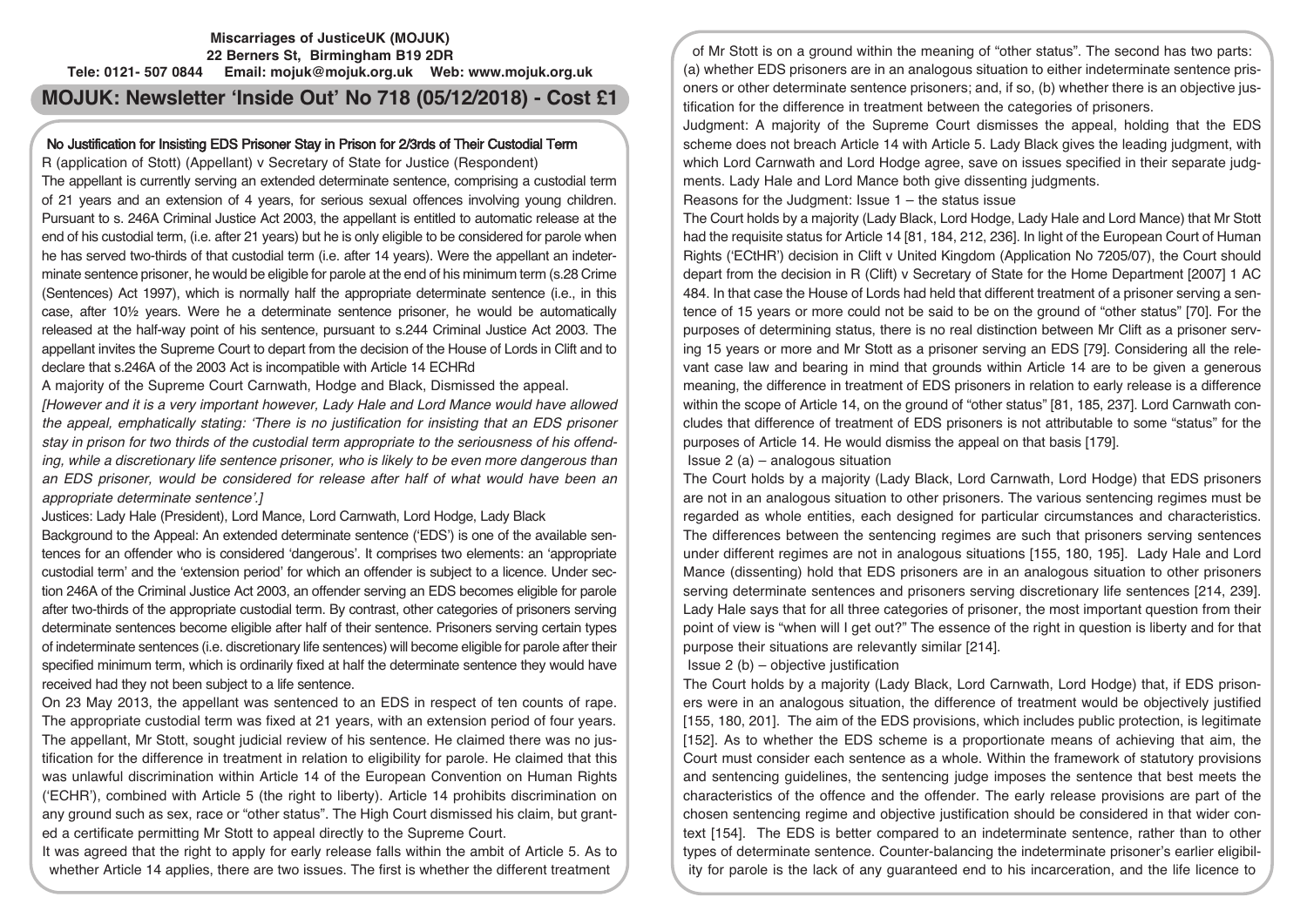which he is subjected. This undermines the argument that the difference in treatment in relation to early release is disproportionate or unfair [155]. The EDS is a separate sentencing regime that is neither arbitrary nor unlawful [200]. Lady Hale and Lord Mance (dissenting) hold that that there is no justification for insisting that an EDS prisoner stay in prison for two thirds of the custodial term appropriate to the seriousness of his offending, while a discretionary life sentence prisoner, who is likely to be even more dangerous than an EDS prisoner, would be considered for release after half of what would have been an appropriate determinate sentence [218 – 220, 246, 248].

## A Great British Injustice: The Maguire Story Review – a Harrowing tale

Rebecca Nicholson, Guardian: When Gerry Conlon's conviction for the 1974 Guildford pub bombings was quashed in 1989, after he had been in prison for 15 years, he gave a furious statement outside the Old Bailey, vowing to continue the fight for justice. "I'm a totally innocent man. I watched my father die in a British prison for something he didn't do. He is innocent. The Maguires are innocent," he shouted. Daniel Day Lewis gave a version of the speech when he played Conlon in In The Name of the Father, which told the story of the Guildford Four. A Great British Injustice: The Maguire Story(BBC Two) focuses instead on the family who were also caught up in the miserable saga and whose lives were devastated by the same shocking miscarriage of justice.

It is an outrageous story told by those at the centre of it, and it is a testament to the strength of the surviving Maguires that they are able to talk about it with such clarity. Conlon's false confession implicated his father's sister-in-law, Anne Maguire, who was arrested in Kilburn, northwest London, by police who insisted the Maguire family home was also a bomb factory. The use of archive footage does a remarkable job of conjuring up the atmosphere of the 1970s, when anti-Irish sentiment in the UK had been whipped up against a backdrop of IRA bombings. One news report from the time painted Anne as "Auntie Annie", a sleeper agent who had disguised herself as a quiet family woman, storing bombs in the kitchen "as you might store corned beef".

"I couldn't even put a fuse in that plug," says Anne Maguire today, still incredulous, admitting that she weeps even now over the long, wasted years that followed. Along with her brother-in-law Giuseppe Conlon, her brother Sean Smyth, a family friend Patrick O'Neill, her husband Patrick, and her two teenage sons, Vincent and Patrick, she was eventually convicted of possessing nitroglycerine, based on traces of explosives found underneath their fingernails, or in Anne's case, on a pair of gloves. The Maguire Seven, as they became known, served sentences ranging from four to 14 years, apart from Giuseppe Conlon, Gerry's father, who died in prison in 1980. Their convictions were eventually quashed in 1991, the forensic evidence, the only evidence, widely dismissed.

Presenter Stephen Nolan is not quite an impartial observer, and this is an emotional, invested documentary, in which he has fostered the trust of the surviving Maguires, who open up to him about the terrible effects these wrongful convictions wrought upon their lives. The younger Patrick was 14 when he was sent to a category A adult prison. His face cracking with pain throughout his story, he explains that he believes his childhood ended there. Anne remembers being so affronted by what they had been accused of she asked the police van to let her out into a crowd of anti-Irish protesters bearing placards that called for her to be hanged. "Let me out and I'll tell them we're not those people," she said. They talk of violent beatings by the officers who questioned them; Anne says she had a gun held to her head. "None of you broke," says Nolan to Vincent Maguire. "We had nothing to break for," he replies.

In among the layers of corruption and incompetence – other confessions that were not inves-

tigated, alibis ignored – there are moments that would be written out of a potboiler for stretching credulity. Nobody bothered to find out that Anne and her husband Patrick were members of the local Conservative club, or that he had served in the British army. Anne talks of being punched and kicked by interrogating officers, but even in her recollections of what they said to her, she can't bring herself to use their language. "Get up, you Irish 'B', you murdering 'B'," she reports, instead. In 2005, the then prime minister Tony Blair offered a formal apology to the Maguires, but, as with the quashed conviction, they do not see it as a cause for celebration. Nolan presses the point that, even now, justice has not been done: nobody has been held responsible. And yet, it manages to end on as touching a note as is possible, when, at the close of a brutal testimony, Patrick declares himself to be lucky to have had Anne as his mother. This is a harrowing story, infuriating and awful and tragic, but the participants have found what light they could, where they could find it.

### Judge Rejects Environmental Campaigner's Bid For Undercover Policing Inquiry In Scotland

An environmental campaigner who was seeking to challenge decisions of the UK and Scottish governments not to hold a public inquiry into undercover policing activities in Scotland following the so-called "spy-cops" scandal has had her application for judicial review dismissed. A judge in the Court of Session ruled that the decisions by the then Home Secretary Theresa May and Cabinet Secretary for Justice Michael Matheson were not irrational.

Lady Carmichael heard that the petitioner Matilda Gifford was a member of the Plane Stupid campaign group, which protests against climate change and environmental degradation caused by the airline industry and which was a victim of undercover policing in Scotland. She lodged a petition for judicial review challenging two decisions; firstly, the decision of the UK Government refusing to amend the terms of reference of the Mitting inquiry into undercover policing (UCPI) so as to cover the activities of English police forces in Scotland and the activities of Scottish police forces; and secondly, the decision of the Scottish Government not to set up a public inquiry in relation to these matters.

The court was told that the petitioner was arrested in 2009 following a protest at Aberdeen Airport and was questioned about her membership of Plane Stupid, which was infiltrated by police after that protest, with officers from Strathclyde Police deployed as undercover agents to spy on activist groups. After she was released she returned to the police station to pick up keys which had not been returned to her, and when she did so she was invited in for a "chat" with two individuals who tried to obtain her assistance as an informant as to the activities of Plane Stupid. A further two meetings took place between the petitioner and these individuals, in which they made further attempts to obtain her assistance and hinted that she would be paid for information. The petitioner recorded the meetings and transcripts were published by The Guardian newspaper.

One of the individuals met the petitioner briefly in the street and told the petitioner that if she did not cooperate in providing information she might later find herself in prison. The petition further stated that Mark Kennedy, then calling himself Mark Stone - an individual whose activities have become the subject of a great deal of publicity and which are to be investigated by the UCPI - attended an activists' workshop held by the petitioner and organised by Plane Stupid in August 2010, the purpose of which was "how to resist police infiltration".

'Right to the truth' - The petitioner claimed that she did not yet know the full scale of this undercover police activity directed against her and others, and separately against Plane Stupid and other activist groups, and that, therefore an independent inquiry into undercover policing was required. In 2015 the Home Secretary established the UCPI under the Inquiries Act 2005, but its remit was "to inquire and report on undercover police operations con-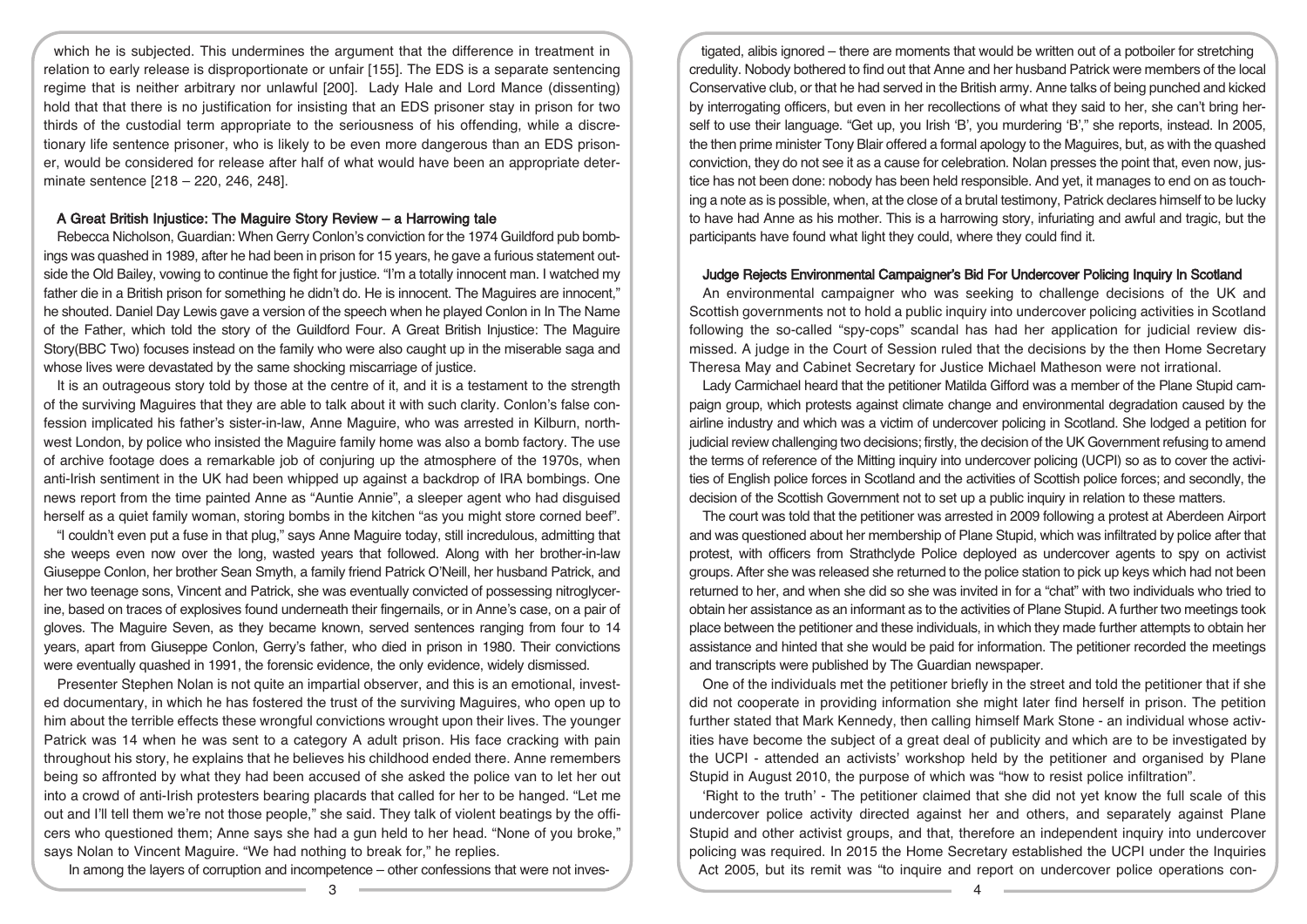ducted by English and Welsh police forces in England and Wales" and did not extend to Scotland. Despite representations from the Scottish Government's Cabinet Secretary for Justice, the Home Office refused to extend the scope of the inquiry, following which the Scottish Government announced a decision to direct a strategic review of undercover policing in 2016.

Her Majesty's Inspectorate of Constabulary in Scotland's (HMICS) report, which was not published until February 2018, recommended that Police Scotland should establish a formal process with forces in England and Wales for the reciprocal notification of cross-border undercover operations, but concluded that there was no evidence of the sort of behaviour by Scottish police forces that led to the establishment of the undercover policing inquiry. On the basis of those findings, earlier this year, the Scottish Justice Secretary announced that he would not be establishing a separate inquiry in Scotland because it was not necessary or in the public interest.

On behalf of the petitioner it was submitted that the respondents' decisions were "unlawful interferences" with her rights under the European Convention on Human Rights (ECHR). It was argued that the decisions were incompatible with the "right to the truth", which the Strasbourg court had recognised. They were also incompatible with the petitioner's right to a private life under Article 8 and her right to freedom of expression under Article 10. The decisions were said to be incompatible also with her right not to be discriminated against in the enjoyment and protection of other Convention rights; Article 14 read with Articles 8, 9, 10 and 11, on the basis there was "geographical discrimination" between victims of undercover policing located in Scotland and those located in England.

In a written opinion, Lady Carmichael said: "Surveillance by the police undoubtedly falls within the ambit of Article 8. Actions of certain types taken by the police in the course of surveillance may violate the psychological integrity of individuals. "The present case involves no allegation of violence, or harassment, or racially motivated conduct...To infer a duty to direct that there be a public inquiry in the circumstances of this case would require a significant extension of the reasoning... The petitioner has not demonstrated that either respondent has acted incompatibly with her Convention rights on this basis." The judge concluded: "I considered the Convention rights challenges directed against the first respondent on their merits, as there was no point of distinction between the arguments made against the first respondent and those made against the second respondents, and I have rejected those challenges on their merits."

#### Former Child Migrants Begin High Court Legal Action Against UK Government

Leigh Day Solicitors: Lawyers representing British citizens sent overseas as children, as part of the UK's child migration programmes, have launched a legal challenge against the Government's lack of action in setting up a redress scheme for the former child migrants, many of whom suffered physical and sexual abuse as a result of the policy. Law firm Leigh Day, on behalf of the International Association of Former Child Migrants and their Families has today sent a Letter Before Claim to the Department of Health and the Home Office over the UK Government's failure to respond to the recommendations in a report by the Independent Inquiry into Child Sexual Abuse (IICSA). The report published in March this year by the IICSA recommended that the UK government establish a Redress Scheme for all surviving former child migrants. The IICSA, chaired by Professor Alexis Jay, was damning of successive UK governments over their central role in the child migration policy which it concluded had not ensured sufficient measures were in place to protect children from abuse when sent overseas.

The UK's child migration policy involved the deportation overseas of thousands of children, many of whom were in care or from impoverished background, often without parental consent.

The child migration programmes came to an end in 1970. Post war child migration was declared a "fundamentally flawed policy'' in the IICSA report and a redress scheme was suggested with payments to start within 12 months, which would be by 1 March 2019.

A statement by Jackie Doyle-Price, the Parliamentary Under Secretary of State for Health and Social Care on 3 July 2018, announced that the Government intended to give a formal response to the recommendations by the summer recess in 2018.

However, according to the International Association of Former Child Migrants and their Families, the UK government has failed to issue a substantive response to the findings of the IICSA report or confirm that it will set up the recommended Redress Scheme. The campaign group describe the lack of action by the Government as causing considerable distress and concern to the remaining child migrants, many of whom are advancing in years. For them, the establishment of the Redress Scheme by the UK government is vital to deliver accountability and recognition of the harm caused through the child migration programmes, according to their president Norman Johnston. Leigh Day have now written to the Government threatening them with a High Court legal challenge over what they allege is a complete failure to engage with, or formally respond to, the recommendations in the IICSA report.

Norman Johnston, President of the International Association of Former Child Migrants and their Families said: "To date, at least 21 former child migrants are known to have passed away without justice since the report was issued. For them, for those child migrants who gave their painful testimony before the Inquiry in London, and for those of us still waiting we cannot sit by, waiting for the government to do the right thing."

Alison Millar, Partner at Leigh Day who is representing the International Association of Former Child Migrants and their Families said: "The IICSA is a statutory inquiry, established by the UK Government, with the specific mandate of scrutinising the role of government bodies, such as the Home Office and the Department of Health, and making official recommendations for the treatment of abuse survivors, like the former child migrants. Eight months is more than a reasonable timescale for the Government to begin to implement the clear and urgent proposals set out in the IICSA's March 2018 report on Child Migration. As the IICSA's report shows, the UK's child migrants were badly let down by the Government when they were children. We call on the Government to respond to our Letter Before Action by the swift establishment of a Redress Scheme that provides the surviving child migrants with the compensation that, after so many years, they rightly deserve. Consecutive governments have let these British citizens down. First as children deported to foreign lands without any safeguards, then as adults left to cope alone with what they had endured and now this government, faced with recommendations from its own inquiry, is letting them down again in their advancing years. Following the shameful delays to establish compensation to help the Windrush generation, this again appears to be a case of putting elderly British citizens at the back of the queue while internal political squabbles take precedence."

## Civil Rights 'Under Serious Attack' Across The Globe

Rebecca Ratcliffe, Guardian: Nearly six in 10 countries are seriously restricting people's freedoms, according to a new report that warns of a growing repression around the world. According to the study, there is little or no space for activism in countries such as Eritrea and Syria, and also worrying signs in countries where democracy is considered well established, such as France, the US, Hungary and India. The report by Civicus Monitor, an alliance of civil society groups, found that fundamental rights – such as freedom of expression and peaceful assembly – were under attack in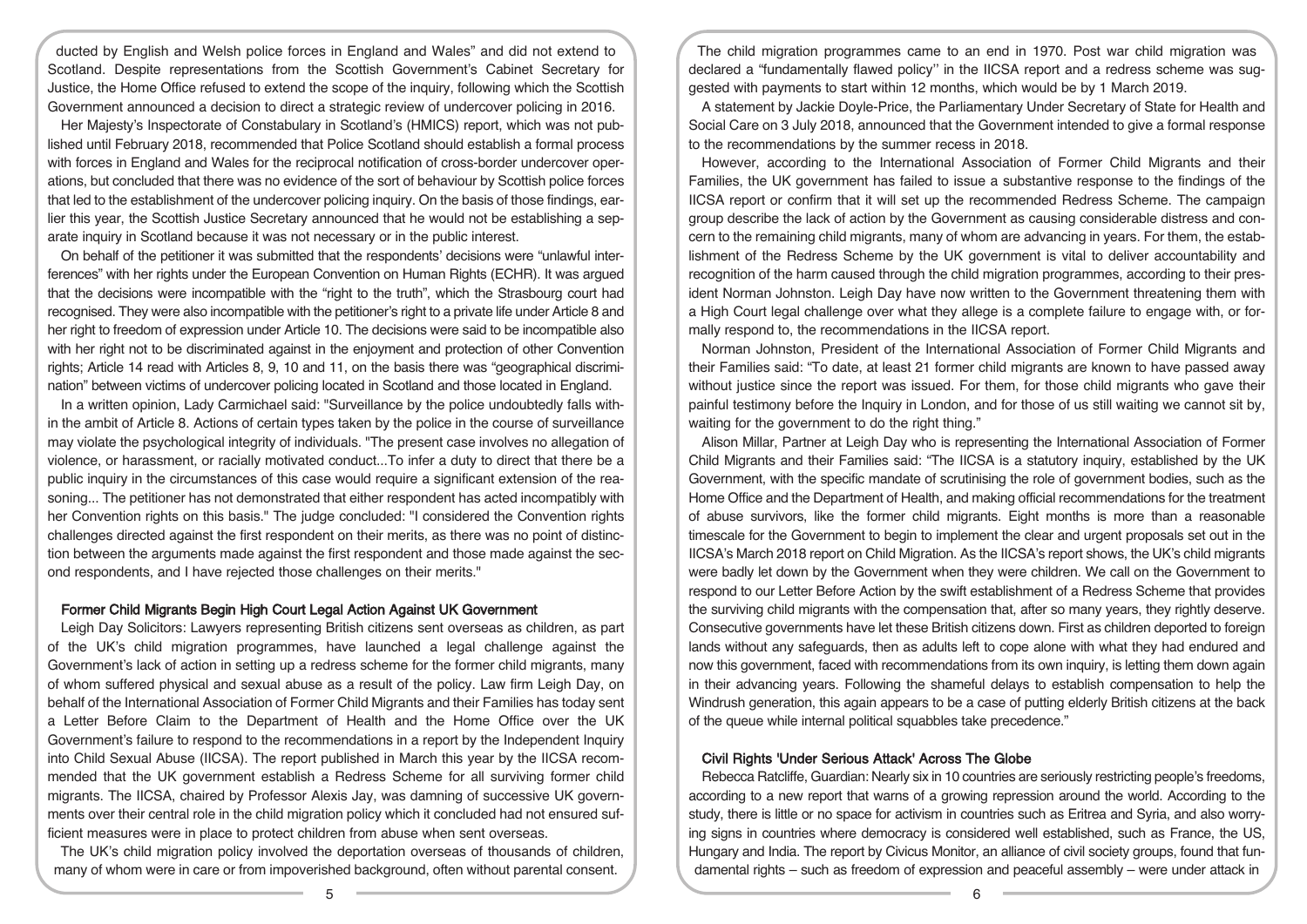111 of 196 countries. Countries were also found to be passing repressive laws and using new technologies to control public debate. In China, censorship using new technologies had reached unprecedented levels since President Xi Jinping took power, the report warned.

Cathal Gilbert, civic space research lead at Civicus, said such measures were only the tip of the iceberg, with states more frequently resorting to harassment and violence. "Extra-legal measures, such as attacking journalists or beating up protestors, are much more common," he said. "These tactics are cynically designed to create a chilling effect and deter others from speaking out or becoming active citizens." Among the countries listed as a concern were the Democratic Republic of the Congo, where authorities have clamped down on dissenting voices following the political crisis that began in 2015, and Guatemala, where at least 21 human rights defenders were killed during 2018. The report also raised concerns about repressive laws in Bangladesh and France. In France, some of the temporary emergency powers introduced in the wake of the 2015 terrorist attacks have been made permanent, increasing police powers of arrest, detention and surveillance. Such powers, the report warned, have been used to target environmental activists and Muslim civil society groups. In the Middle East, Saudi Arabia was identified as a country of concern, due to the arrests of religious figures and human rights activists over the past year, including women who campaigned for the right to drive.

Globally, women activists are the most likely to be targeted, according to Civicus. Overall, conditions for civil society groups had worsened in nine countries since March 2018. But civil society space had increased in seven countries elsewhere, including in Ethiopia, which Gilbert said was a sign of "what is possible when political will is present". "This should encourage those seeking change in repressive countries everywhere," he added. "By removing restrictions and protecting civic space, countries can tap into civil society's true potential and accelerate progress on a wide range of fronts."

## Gerry Adams Granted Permission to Appeal to Overturn 1970s Convictions

rish Legal News:: Former Sinn Féin president Gerry Adams has been granted permission to appeal to the UK Supreme Court in a bid to overturn his convictions in the 1970s for attempting to escape from internment. He has argued that the interim custody order (ICO) made under the Detention of Terrorists (NI) Order 1972 against him in 1973 was invalid because it was not signed by the Secretary of State for Northern Ireland. Mr Adams was detained under the ICO on 21 July 1973. A detention order was later made on 16 May 1974, continuing his detention. He made two escape attempts, in December 1973 and July 1974, for which he was sentenced to 18-months and three years' imprisonment respectively. Mr Adams did not appeal against either conviction, but is now seeking to overturn them by showing that his interment was unlawful. The Court of Appeal in Belfast dismissed his appeal in February. The UK Supreme Court will now consider the key question, namely whether a decision to make an interim custody order under the 1972 Order is rendered invalid by the fact that it was made by the Minister of State and not personally made by the Secretary of State.

## Barrier to Compensation Under the 'Same Household Rule' Unlawfully Discriminated

Seosamh Gráinséir, Irish Legal News: A woman who had her application for criminal injury compensation refused due to the "same household rule" has succeeded in the Northern Ireland Court of Appeal. Dismissing the cross-appeal brought by the Department of Justice, the Court said that there was "no justifiable, rational or lawful ground for requiring some victims of violent crime to forgo

an otherwise valid claim for compensation in order that funds may be saved for distribution to other claimants whose circumstances are equally, or possibly less, deserving of support".

From 1979 to 1980, when the applicant was aged between 9 and 11, she was subjected to physical and alleged sexual abuse at the hands of her father's partner. In 2008, the applicant reported her abuse to the police and in 2013, the assailant pleaded guilty to several counts of child cruelty and assault occasioning actual bodily harm – after pleading guilty on these counts, the charges related to alleged sexual abuse were 'left on the books'. Thereafter the applicant sought criminal injury compensation pursuant to the Northern Ireland Criminal Injury Compensation Scheme 2009, however, her application was refused and her appeal to the Criminal Injuries Compensation Appeals Panel for Northern Ireland (CICAPNI) was also refused.

The CICAPNI said that no compensation could be paid under the terms of para 7(c) of the Northern Ireland Criminal Injury Compensation Scheme 2009 – which 'acts as a complete bar to eligibility to apply for compensation where the injury was sustained before 1st July 1988 and the victim and assailant were living together at the time as members of the same family' (the 'same household rule'). The 'same household rule' is an exclusion which was introduced along with the first criminal injury compensation scheme in NI under the Criminal Injuries to Persons (Compensation) Act 1968.

The 'same household rule' was revised by the Criminal Injuries (Compensation) (Northern Ireland) Order 1988, which provided that compensation could be paid if the Secretary of State was satisfied that: The assailant was prosecuted or there was sufficient reason why he/she was not prosecuted; The assailant and victim ceased to live in the same household and unlikely to do so again; No person responsible for causing the injury would benefit from the compensation.

However, this did not operate retrospectively, and therefore only related to claims made from the date the 1988 Order entered into force. Similarly, neither the Criminal Injuries Compensation (Northern Ireland) Order 2002, nor the Criminal Injuries Compensation (Northern Ireland) Scheme 2009, amended the eligibility bar for those affected by the 'same household rule' prior to 1988.

The applicant brought judicial review proceedings against the CICAPNI (the decision maker) and the Department of Justice (responsible for the terms of the scheme since devolution in 2010). The applicant complained that: The decision refusing compensation for her injuries because of the same household rule was "inconsistent with and in violation of her rights at common law and/or under the ECHR". The rule created an unlawful fetter on the discretion of the decision makers dealing with compensation claims and operated "contrary to the purpose of the legislation which is to compensate the victims of crime". The operation of the rule unlawfully discriminated against her contrary to Article 14 in conjunction with Art 1 Protocol 1 (A1P1) ECHR, being indirectly discriminatory against women and having a disproportionately adverse impact upon female victims of crimes committed in the home. The rule discriminated against her on the basis of an "other status", namely that she was a member of the same household and/or same family as the perpetrator of the crimes against her. In the High Court, the trial judge followed a 2017 decision in the Scottish courts, and ultimately concluded that discriminatory provisions which resulted from the rule pursued a legitimate aim, namely to ensure the long-term sustainability of the scheme.

Considering the applicant's appeal, the Court of Appeal considered the following questions: Does the applicant have an interest in accessing the benefits of the 2009 scheme which is sufficient to qualify as a 'possession' for the purposes of A1P1? If so, has she been excluded from access to that possession on a discriminatory basis? If so, what is the discriminatory basis? If she has been discriminated against, is the discriminatory treatment justified in all the circumstances of the case?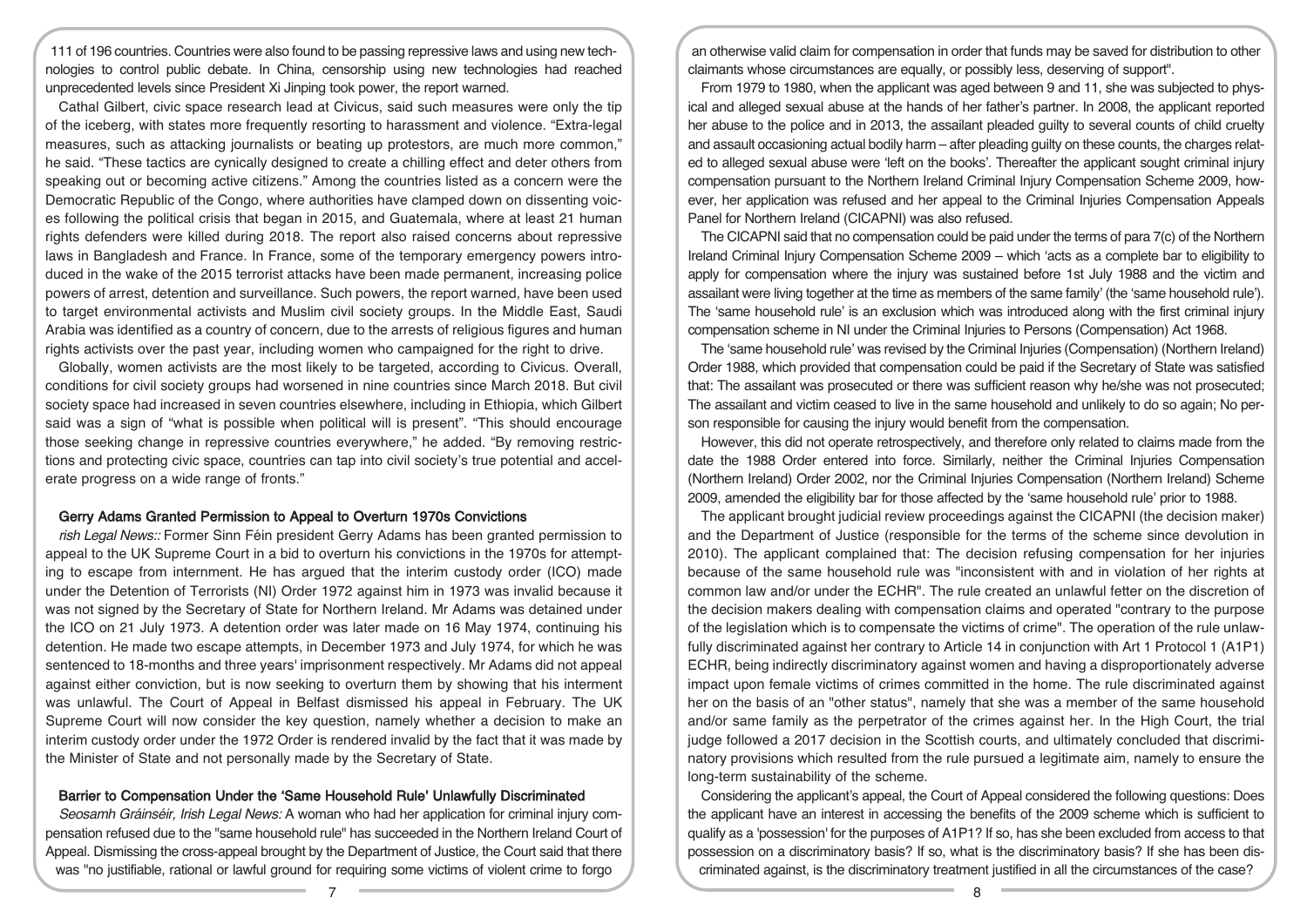The Court held that payments under the scheme qualified as 'possessions' for the purpose of A1P2. Considering whether she was excluded from access to her 'possession' on a discriminatory basis, the Court said that the relevant test was 'whether, but for the condition of entitlement the applicant would have had a right enforceable under domestic law, to receive compensation payment from the criminal injuries compensation scheme'. The Court was satisfied that: The 2009 Scheme established an entitlement 'as of right' to an award for claimants meeting the eligibility criteria of the scheme; The applicant fulfilled the eligibility criteria; Her only obstacle was the 'same household rule'; The same household rule had all the necessary features of a discriminatory 'other status' The applicant was discriminated on the basis of that status, engaging Article 14 in conjunction with A1P1.

The Court accepted that the impugned measure was rationally connected to a legitimate aim, but that examples of less intrusive measures to achieve the legitimate aim already existed in the 1988 Order in NI and 'in every compensation scheme issued in GB since 1979'. The Court said there was 'no reasonable foundation' for the decision to exclude her from the scheme, and emphasised that, although 'financial sustainability and administrative workability may be necessary pre-conditions underpinning a viable scheme … they cannot be considered to be the 'purpose' of that scheme'. Allowing the applicant's appeal and dismissing the DoJ's cross-appeal, the Court said it would hear parties on the alternative remedy.

#### PBS Dependent Children Cannot Attend Football Academies

Gherson Immigration: is aware of a serious issue currently faced by Football Academies in the UK, which may include Arsenal, Manchester United, Chelsea, Liverpool, Fulham, Newcastle United and indeed all Premier League and Championship Clubs. PBS dependent children (the children of skilled migrants and investors living and contributing to the UK economy) are being barred from registering with top sports academies due to a condition attached to their immigration approval which states: "no employment as a professional sportsperson (including as a sports coach)". The Home Office have taken the view that academy members (even minors aged 9 –12 for example) seek, in the future, to derive a living from playing as a sportsperson. It is unclear if these children can play for County teams or indeed 5-a-side clubs at this time. There is a strong argument that this is a complete misinterpretation of the Rules. Moreover, if membership of an academy is considered to be "employment" then surely all academies are breaking child employment laws in respect of British children too! This is yet another clear example of the Home Office policy makers' determination not to encourage excellence in the UK. Dependant children of PBS migrants are likely to obtain British Citizenship by the time they reach 18, so all the current policy does is frustrate their ambitions and development at a young age.

## Mental Health and Deaths After Police Contact – Seni's Law is Welcome But More Needed

Reem Abu-Hayyeh, Open Democracy: Olaseni Lewis died after being restrained by police officers in a mental health hospital. An inquest found that "excessive, disproportionate and unreasonable force" was used. In response, Seni's Law – hard fought for by his family – passed into law earlier this month. Seni's Law requires hospitals to collect and publish data on how and when physical force is used, and will mean that a "non-natural" death in a mental health unit will automatically trigger an independent inquiry. But the law, although a step in the right direction in reducing the number of deaths in mental health hospitals and units, won't address or resolve deeper-seated issues in mental health care. Why is it that so many people going through mental health crises are met with force by the police in the first place, and why are so many of those who are, black? Why do so

many with mental health problems end up in police cells and even prisons rather than hospitals? And what can we - as citizens, and as health professionals, do about it?

On the 31st of October 2010, 23-year-old Olaseni Lewis admitted himself into Bethlem Royal Hospital in Beckenham for mental health treatment. He had previously not displayed signs of mental illness, but on the evening of 29th October, his family and friends noted he was flitting between calm and agitated states. In hospital, shortly after his family left, Lewis became agitated and staff called the police in order to restrain him. Eleven police officers restrained him using what was later deemed to be "excessive force", leading to his airways becoming blocked. Lewis fell unconscious and was transferred to another hospital. He was later pronounced dead. An inquest into Lewis' death in 2017 found that a number of failings by police officers contributed to his death, stating that: "The excessive force, pain compliance techniques and multiple mechanical restraints were disproportionate and unreasonable."

Sean Rigg, a 40-year-old musician who suffered from paranoid schizophrenia died at the entrance of Brixton police station, South London, on the 21st of August 2008. After members of the public called the police due to Rigg's "strange behaviour", four police officers attended, restraining him; Rigg's mental and physical health subsequently seriously deteriorated. After accusing Rigg of "faking unconsciousness", a doctor called to the scene found that his heart had stopped. He was later pronounced dead. Similarly, Thomas Orchard, a 32-year-old man with paranoid schizophrenia, died in hospital seven days after being taken to Heavitree Road police station in Exeter, Devon, in October 2012. During detention, Orchard had a so-called 'Emergency Response Belt' placed across his face; he was left lying motionless in a locked cell for twelve minutes before staff re-entered and began CPR. More recently, Kevin Clarke, a 35-year-old black man, came into contact with police in Lewisham, South London on 9 March 2018 while going through a mental health crisis. He was restrained by police officers and "became unwell", and was later pronounced dead. These are more than individual cases; people with mental ill health are more likely to die after police contact. Nearly three quarters of those who died during or following contact with the police were reported to have mental health concerns, according to an Independent Office of Police Complaints (IOPC) report from 2017-18.

Mental health and prisons: Those who suffer from mental health problems are also disproportionately likely to come into contact with the criminal justice system and end up in prison. Nearly two out of five people detained in police custody have some form of mental health problem, and over nine out of ten prisoners are believed to have experienced one of the following according to NICE estimates from 2014: psychosis; anxiety or depression; personality disorder; alcohol abuse; and/ or, drug dependence. A staggering 76% of prisoners have two or more mental health problems, according to NICE - so common as to be considered the norm. It is estimated that 14% of women serving prison sentences, and 7% of men (and 10% of male remand prisoners) have experienced psychosis, as compared to 0.5% of the general population. Worryingly, 26% of women and 16% of men said they had received support for a mental health problem in the year prior to their custody.

African Caribbean communities in the UK were 50% more likely to be referred to mental health services via the police than their white counterparts, according to Black Mental Health UK in evidence given to the Home Affairs Select Committee in 2013. Considering that fact that mental health service users make up half of those who die after police contact it is clear that black mental health service users face a disproportionate risk of death. BAME people are also disproportionately likely to die in police custody or after contact with the police in general, with the deaths of BAME people constituting 14% of all deaths between 1990-2017 according to the charity INQUEST.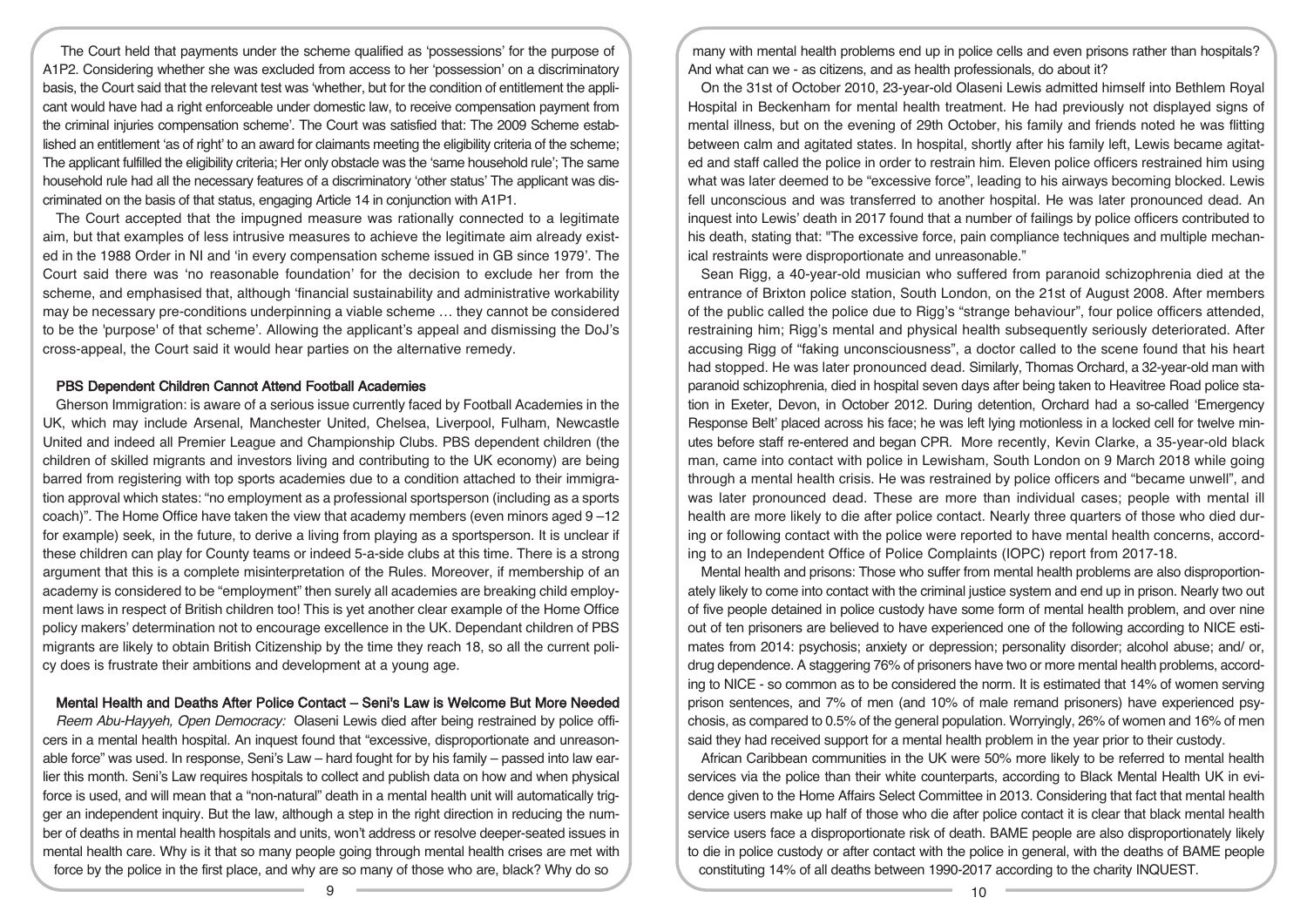Not only do black people face more violence from the police, they are also hugely overrepresented in the figures of those diagnosed with severe mental health problems. Black people in the UK are three to five times more likely to be diagnosed and admitted with schizophrenia, and currently are four times more likely than their white counterparts to be detained under the Mental Health Act. While there is no single explanation for this disproportionality, Dr Suman Fernando amongst many others – a well-known psychiatrist and professor – claim that people from BAME backgrounds are pathologised, due to reasons such as unconscious prejudices amongst practitioners, and barriers and distrust in seeking mental health care prior to crisis. BAME people are also more likely to experience poorer outcomes from mental health treatment.

Racism and pathologism: The intervention of carceral and surveillance practices into mental health services, and into the UK's treatment of those with mental health problems, means that those on the sharp edge of institutional and systemic racism suffer. As Colin King, an activist and founder of the Black and Asian Coaches Association, wrote of his experiences with mental health services: "They told me I was dangerous, unpredictable, dysfunctional, and angry. I felt I had become a caricature to a legislation that repressed me and criminalised me."

The relationship between psychiatry and biological racism was used for centuries to justify the dehumanisation of African communities alongside indigenous peoples during Europe's colonial endeavours. Some mental health practitioners have pointed to this history when attempting to understand current disparities in treatment and racial prejudices within psychiatry.

However, current government policies also serve to entrench the pathologism - and criminalisation - of BAME communities. The so-called 'Gangs Matrix' - a much-criticised gang-mapping database launched by the Metropolitan Police Service in 2012 and shared with other agencies and services - is one example of this. The Prevent duty - a strand of counter-terror policy that requires public sector workers to have "due regard to the need to prevent people from being drawn into terrorism" - has also been criticised as targeting and pathologising Muslim communities. Both create and operate under a 'pre-criminal space', encouraging the surveillance and reporting of those who practitioners believe may be susceptible to committing violent acts.

These policies permeate into health and welfare services, and thus into the relationship between patient and healthcare worker. Many NHS mental health trusts blanket screen all patients for signs of susceptibility to radicalisation, according to damning research published by academics at the University of Warwick - something that mental health practitioners have been particularly concerned about. Certain communities are treated with blanket suspicion, and this in turn results in the exclusion, surveillance and policing of these communities.

Cuts to mental health services: There are various reasons to explain the factors that are pushing people with mental health problems toward the criminal justice system – police custody and prisons – rather than to mental health services. One is a criminal justice system in the UK that does not focus on rehabilitation and meeting the various complex needs of those, particularly the large number of people with mental health problems, serving sentences in prisons – but instead on punishment. Many opportunities are missed by the police and courts to divert people with mental health problems away from imprisonment toward instead "effective treatment in the community", according to a report by the Centre for Mental Health. Little is being done to identify and address the socio-economic problems that those who go on to serve prison sentences face prior to their imprisonment. Related to this is of course cuts to mental health services. With funding for mental health hospitals reduced by £105 million by 2017 as compared to 2012, the BMA community care committee chair Gary Wannan accused the government of "chronic underfund-

ing of mental health services [that] has left some of the most vulnerable people in society without the care and support that they desperately need."

What next? The passing of Seni's Law is a step forward in reducing the physical violence with which mental health patients in times of crisis are met by police officers and hospital staff. It is a further step toward accountability for the use of dangerous and sometimes fatal physical restraint. More is needed. While there are undoubtedly situations in which police officers are needed in hospitals for the safety of staff and patients, currently the close relationship between policing, enforcement and healthcare provision is putting patients at risk. We must have a health system, and in particular wellfunded mental health services, that are separated from enforcement. No one should end up in a police cell while going through a mental health crisis. When an ambulance is called for someone going through a crisis, the police should not be first respondents.

Given the figures of those with several mental health problems serving prison sentences, and the racial disproportionality in terms of responses to mental health crisis calls, at Medact we believe that the government should be investing in restorative and supportive approaches to mental health. Our current approach to mental health is one that is more likely to lead to a person to come into contact with the criminal justice system than with mental health services. We urgently need to break this punitive cycle. Health services and politicians must begin to reformulate our ideas - and policies around public health and security. Is a society in which our prisons are full of people with mental health problems and addiction problems a healthy society? The Health Impacts (Public Sector Duty) Bill 2017-19 - spearheaded by the Shadow Secretary for Mental Health, Luciana Berger MP - advocates for a holistic understanding of the socio-economic determinants of health, and thus proposes a shift in how we understand 'health policy'.

Berger's bill seek to centre public health in all policies, such as immigration, housing, welfare, town planning and policing. If this government is truly concerned with addressing rising levels of mental illhealth, this Bill should be discussed in depth in Parliament and made into law. It could be the starting point of redefining the values and priorities that guide the provision of public services in England - with a well-known success of this kind of 'public health approach' evident in Glasgow, where knife crime was significantly reduced using a holistic and rehabilitative rather than punitive model. For health professionals who see patients daily who face structural racism, who are in debt and living in precarious housing situations - who seek to do more to address these socio-economic issues that impact health - I would encourage them to get involved with Medact. And it is important that health professionals show solidarity with those who are met with force instead of care by police, prison or immigration officers, by supporting the family campaigns seeking justice and accountability. Health professionals should be attending the United Families and Friends Campaign annual vigil and march for those who have lost their lives in police, prison and psychiatric custody - held on the last Saturday of each October.

#### What is 'Substantial Injustice' for the Purposes of a Criminal Case Review?

Sapan Maini-Thompson, UK Human Rights Blog: On 14th November 2018 the Divisional Court gave judgment in a claim against the Criminal Cases Review Commission (CCRC) in Regina (Anthony Davies) v The Criminal Cases Review Commission . This case was brought on behalf of a prisoner who contended that his conviction had become unsafe following the decision of the Supreme Court in R v Jogee [2016] UKSC 8 which recast the mens rea requirements in joint enterprise cases. The court dismissed the claim in a judgment which involved analysis of how the principles in Jogee are applied, and the circumstances in which the CCRC should re-open an old conviction. Jim Duffy of 1 Crown Office Row was the Junior Counsel for the Claimant.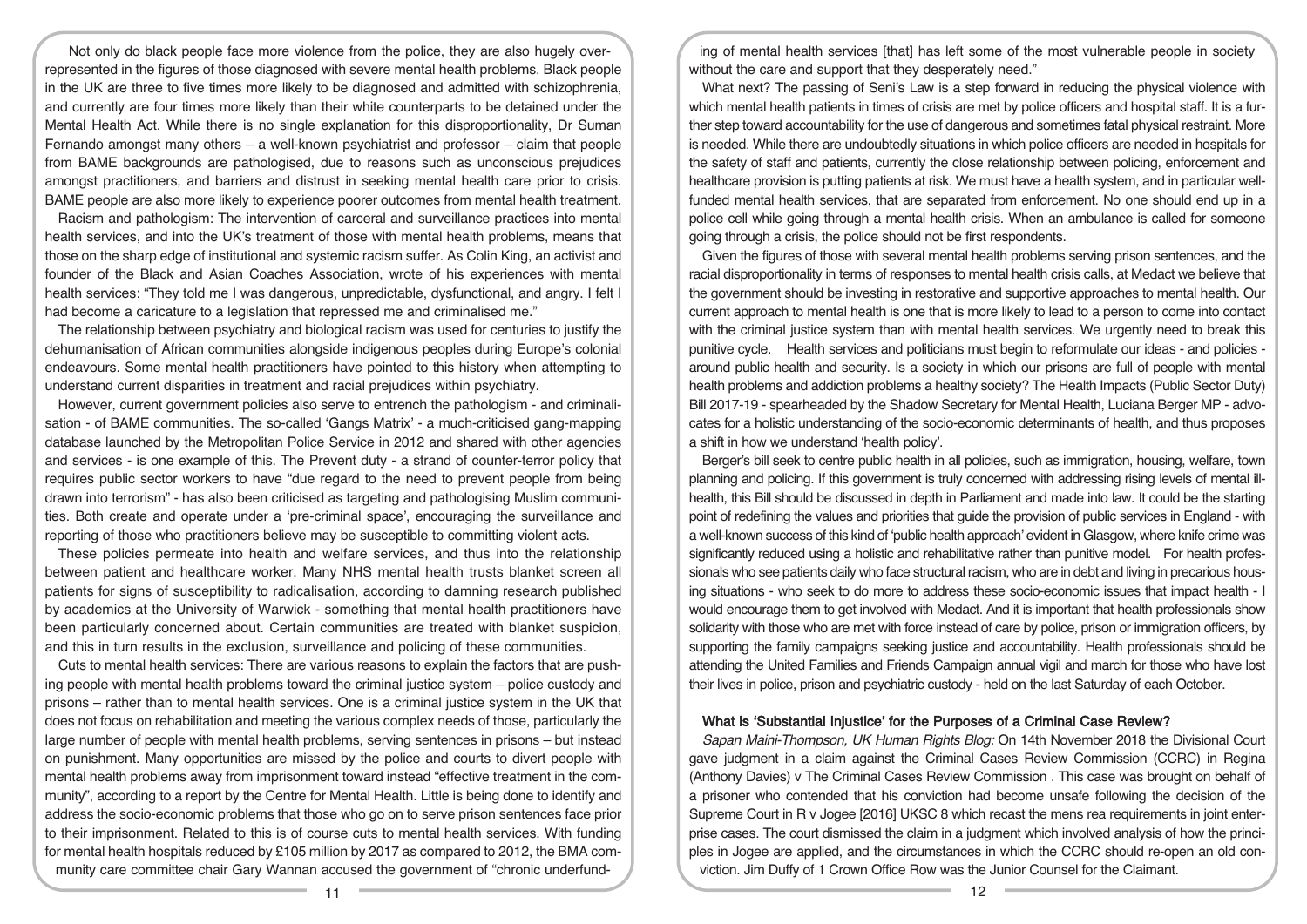In the Crown Court, Langstaff J directed the jury to the contemporaneous understanding of the law, namely that it was sufficient for guilt that a defendant was party to the joint enterprise (in this instance of robbery) and foresaw that as part of that joint enterprise serious injury might be inflicted on the victim. In Jogee, however, the Supreme Court ruled that the law requires intention, not merely foresight for a conviction. It follows, therefore, that Langstaff J had misdirected the jury. The issue in this case concerned the impact of that misdirection, how it should have been viewed by the CCRC, and the approach of the Court to decisions by the CCRC.

Following the outcome of Jogee, the Claimant re-applied to the CCRC, which made its final decision against referral in September 2017. This was the decision challenged. In its provisional negative decision, the CCRC noted the effect of Jogee that the "effect of putting the law right is not [emphasis added] to render invalid all convictions which were arrived at" following faithful application of the law as it was formerly understood. Drawing a comparison with the old law on dangerous driving offences, Lord Hughes and Lord Toulson warned of 'alarming consequences' that would flow from the general re-opening of old cases on grounds of previous legal misconceptions.

On this point, the CCRC further considered the decision of the Court of Appeal in R v Johnson & Others [2016] EWCA Crim 1613, where the Court addressed the proper approach to pre-Jogee cases decided under the "old" law of joint enterprise. In that case, the Court said that a mis-direction on this aspect of a case will not make a conviction unsafe, unless there is 'substantial injustice'. The burden is on the applicant to show this and it is a 'high threshold'. The CCRC noted that their task is to apply a 'predictive test', such that there would be a 'real possibility' the Court of Appeal would overturn a conviction.

Thus, we turn to the meaning of a 'substantial injustice.' The CCRC is obliged to approach each case applying the test laid down in S13 of the Criminal Appeal Act 1995, which articulates a 'real possibility' test. This test was affirmed by Lord Bingham CJ in R v Criminal Cases Review Commission, ex parte Pearson [1999] 3 All ER 498, [2001] 1 Cr App Rep 141. Moreover, in R (Charles) v CCRC [2017] EWHC 1219( Admin), Lord Gross held that the exercise of the power to refer is a matter for the judgement of the CCRC and that this determination should not be usurped by the Court. This argument was cited in the Johnson case, where the Court of Appeal stated that 'The need to establish substantial injustice results from the wider public interest in legal certainty and the finality of decisions made in accordance with the then clearly established law.' [Para 18] The Court in Jogeere-asserted the 'high threshold' test.

The approach to the "substantial injustice" test has been considered in a few cases since the decision in Johnson. For example, in a 2018 case, R v Crilly [2018] EWCA Crim 168, the Court of Appeal concluded, on the specific facts of that case, that foresight of serious violence could not be equated with intent, and there would be a substantial injustice in maintaining the conviction. In Crilly, the Court of Appeal was applying the test laid down in Johnson.

In this case, the facts firmly established that the Claimant was party to the plan to rob the deceased of a substantial sum of money and of drugs. In Jogee, moreover, their Lordships emphasised that it is possible to establish an intention on a 'conditional' basis [92]. The carrying of weapons to the premises, for example, clearly indicated a plan for the infliction of violence that fell into the category of 'conditional intent'. The CCRC therefore concluded that despite Langstaff J's misdirection, 'any argument that a post-Jogee direction would, in fact, have made a difference to your case is not sufficiently strong to raise a real possibility that the Court would conclude that a substantial injusticehas been done'.

In conclusion, Lord Justice Irwin held that the CCRC had taken the correct approach.

Since their task is to predict a real possibility of a successful appeal, they are bound to do so from the starting point of examining the legal approach which will be taken by the Court to the case in hand. Hence, the requirement that there should be demonstrated that "substantial injustice" before such an appeal should be permitted to progress, was bound to be incorporated into the thinking of the Commission. The incidences of extreme violence; the carrying of the weapons to the premises; the active approval and encouragement by the Claimant of torture, as matters unfolded, supported by the Claimant's bad character foreground the case for the necessary intent. As such, the original conviction could not be held to be unsafe. Mr Justice Kerr agreed with Irwin LJ in dismissing the application for judicial review.

## The Strange Tale of Typhoid Mary

Seosamh Gráinséir, Irish Legal News: Last week marked 80 years since the death of Mary Mallon, who, after over 26 years of imprisonment, died in an isolation hospital on North Brother Island in New York. Mary's incarceration was not the consequence of being convicted of any crime, but was instead the reaction to her being identified as an asymptomatic carrier of typhoid fever. Mary was born in Cookstown, County Tyrone in September 1869, and she emigrated to America when she was a teenager. Mary worked as a cook for New York's elite, one of whom was General William Henry Warren. In 1906, Mary was working for General Warren in a home he had rented at Oyster Bay, New York, when six people in the home became infected with typhoid. George Soper was hired to investigate the outbreak, who found that Mary had worked as a cook in at least seven households since 1900 where there had been outbreaks of typhoid after her arrival. Although typhoid bacteria did not survive ordinary cooking, Soper suspected that infection spread as a result of faecal matter in Mary's favoured dessert – peaches and ice-cream.

When Soper located Mary a number of months after the Oyster Bay outbreak, she was working for a family in Park Avenue, where the family's only child was dying of typhoid fever. Of course, Mary did not know that she was a carrier, so when she was confronted with the possibility that she was the source of so many infections, she chased Soper out of the Park Avenue Brownstone with a carving fork. Mary was eventually arrested in March 1907, and was held in isolation for three years before being released by the Department of Health on the condition that she would no longer work as a cook. However, still sceptical of her identification as an asymptomatic carrier, Mary changed her name to Mrs Brown and worked as a cook throughout New York for the next five years.

In 1915, Mary was arrested again when an outbreak of more than 20 cases of typhoid occurred in Sloane Hospital for Women – where Mary was working as a cook. Mary was brought back to North Brother Island. At this stage, three deaths and over fifty cases of typhoid had been attributed to her. When she died on 11 November 1938, after spending nearly three decades in isolation, "she had been advertised to the world as a dangerous person and had been treated worse than a criminal, and yet she had not been guilty of the least violence toward anybody".

#### Immigration Detainee Killed Himself After Self-Harming

Diane Taylor, Guardian: A Slovenian waiter killed himself while being held in an immigration detention centre, an inquest jury has found. Branko Zdravkovic, 43, had self-harmed while in detention and had problems with alcohol, Bournemouth coroner's court was told. The jury returned a verdict of suicide. Although detention centre staff recognised his vulnerability and put him on self-harm watch, no report was sent to the Home Office flagging up suicidal intentions, as required under guidance known as rule 35 (2) . The assistant coroner, Stephen Nicholls, gave the Home Office 14 days to provide further evidence relating to concerns identified about non-